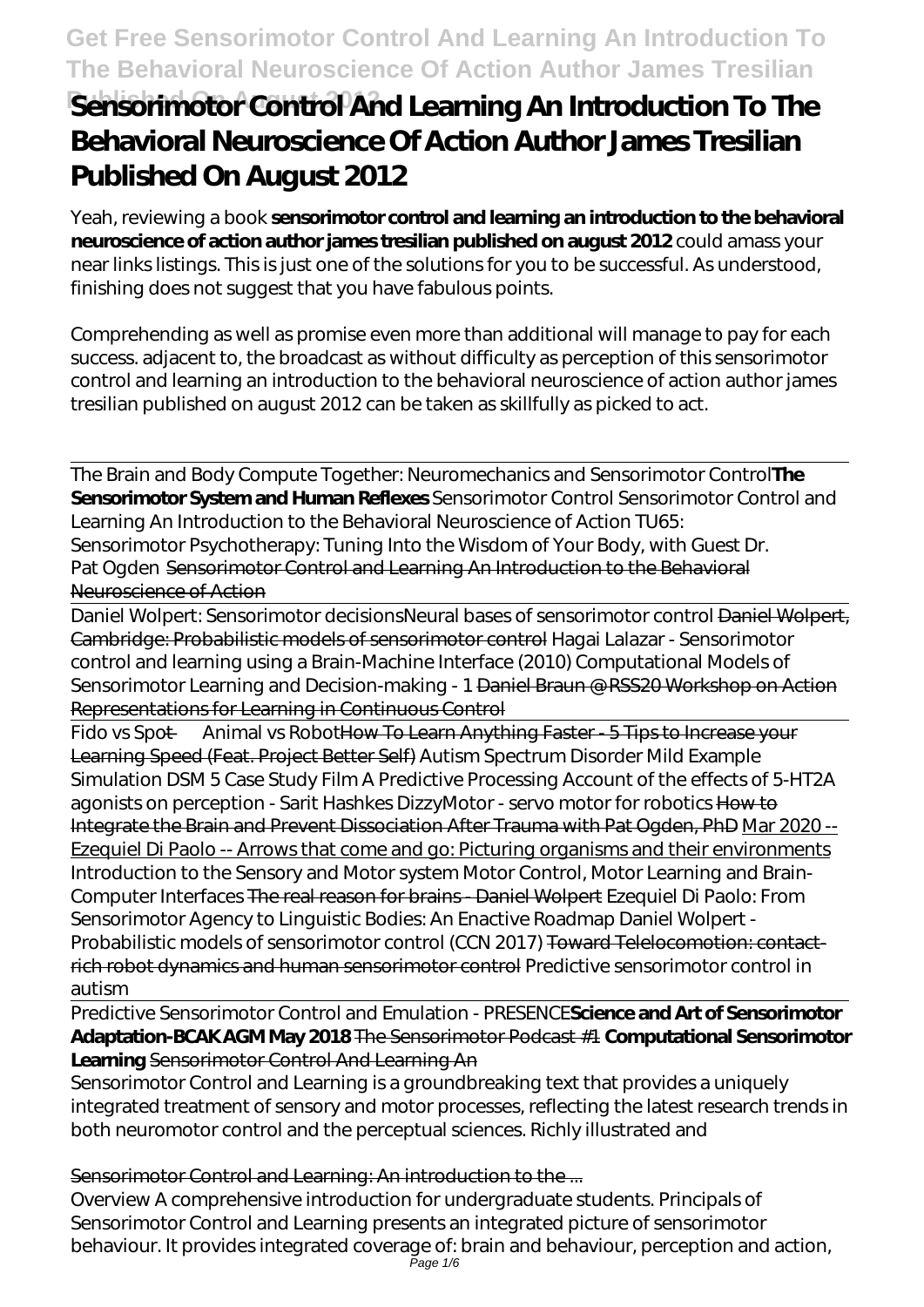**Published On August 2012** theory and experiment, performance (kinematics and kinetics of behaviour) and outcomes.

### Sensorimotor Control and Learning: An introduction to the ...

Sensorimotor Control and Learning is a groundbreaking text that provides a uniquely integrated treatment of sensory and motor processes, reflecting the late.Shipping may be from multiple locations in the US or from the UK, depending on stock availability. This item is printed on demand. 912 pages. 1.988. Seller Inventory # 9780230371057

### 9780230371057: Sensorimotor Control and Learning: An...

A comprehensive introduction for undergraduate students. Principals of Sensorimotor Control and Learning presents an integrated picture of sensorimotor behaviour. It provides integrated coverage of: brain and behaviour, perception and action, theory and experiment, performance (kinematics and kinetics of behaviour) and outcomes.

### Sensorimotor Control and Learning : An Introduction to the ...

Sensorimotor Control and Learning is a groundbreaking text that provides a uniquely integrated treatment of sensory and motor processes, reflecting the latest research trends in both neuromotor control and the perceptual sciences.

### Sensorimotor control and learning : an introduction to the ...

Research in the Sensorimotor Control and Learning Lab (SCiLL) uses state-of-the-art neuroimaging and non-invasive brain stimulation tools to understand the brain-behaviour relationship. Skilled motor actions can seem effortless.

### Home | Sensorimotor Control and Learning Lab | University ...

Sensorimotor control is the emergent property that describes the interaction between sensory-perceptual (e.g....... visual, haptic) and coordinative (e.g. motor planning) processes required to...

#### Sensorimotor Control & Learning: An Introduction to the ...

Currently, the field has primarily investigated motor deficits and motor learning with limited consideration of the role of sensory information, even though it is recognized that integration of sensory information is a critical component of motor control (Borich et al., 2015; Bolognini et al., 2016). Furthermore, evidence has shown that sensory input is important for recovery after stroke.

### Putting the " Sensory" Into Sensorimotor Control: The Role ...

One of the more important facets of modern robotics is the notion of integrating the sensory perceptions experienced by an agent with its motoric capabilities—the actions it can perform—to...

#### Learning sensorimotor control with neuromorphic sensors ...

The major role of facial MI is in the initiation, control, and execution of orofacial movements, but it also may contribute to the learning of new motor skills and the adaptation to altered sensory inputs, such as might occur with changes to the dental occlusion through loss of teeth, dental restorations, orthodontically induced tooth movement, etc. (see Avivi-Arber et al. 2011). Through the direct and indirect descending projections of face-MI neurons to brainstem interneurons and to the ...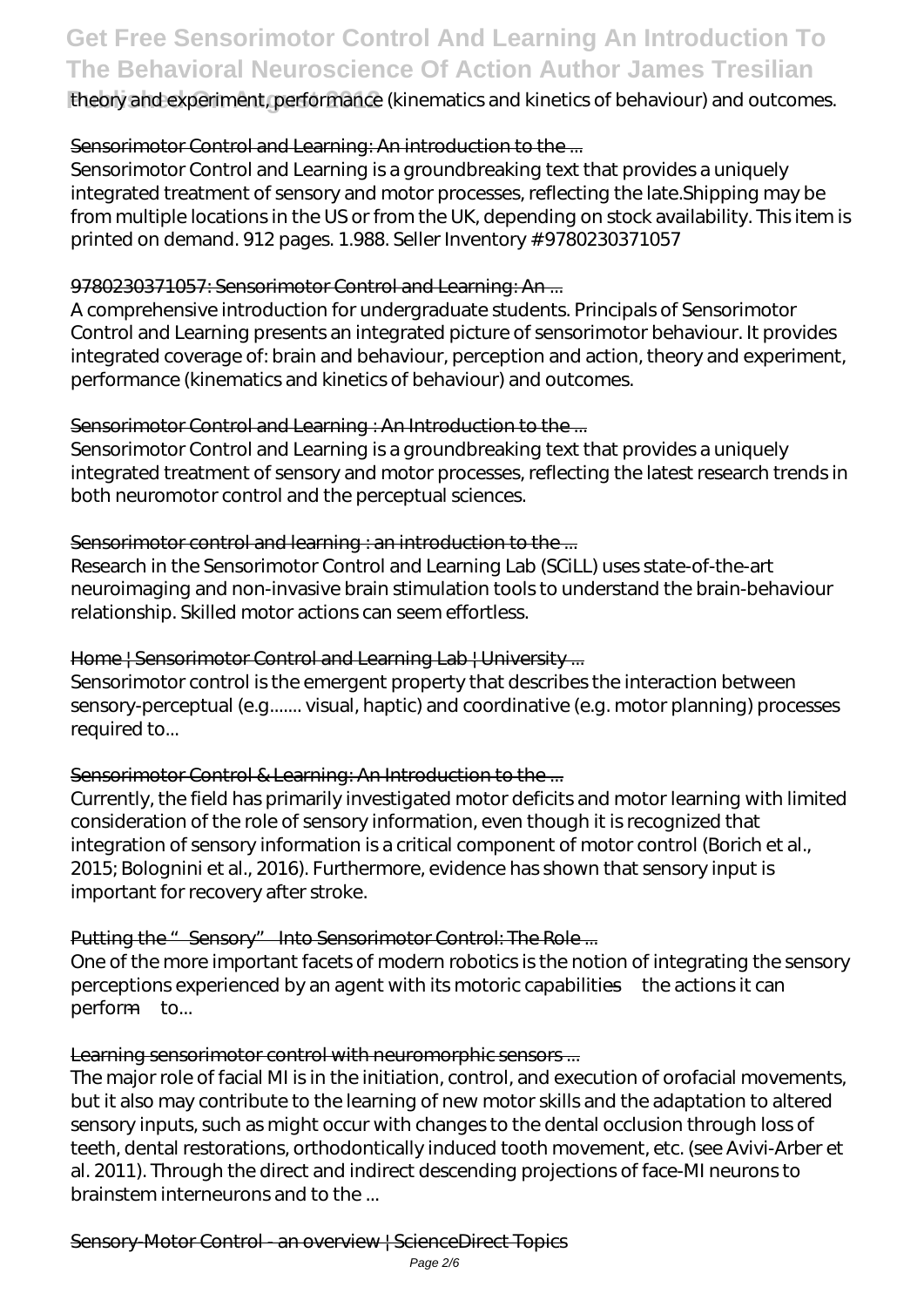**Published Control and Learning is a groundbreaking text that provides a uniquely** integrated treatment of sensory and motor processes, reflecting the latest research trends in both neuromotor control and the perceptual sciences.

#### Sensorimotor Control and Learning: An Introduction to the ...

Sensorimotor learning refers to improvement, through practice, in the performance of sensory-guided motor behavior. Here we will focus primarily on learning studies of the hand and arm in humans. Based on our own scientific leanings and limited space for this review, we chose to neglect learning with eyes and legs.

#### Human sensorimotor learning: adaptation, skill, and beyond ...

Integration of sensory and motor information is one-step, among others, that underlies the successful production of goal-directed hand movements necessary for interacting with our environment. Disruption of sensorimotor integration is prevalent in many neurologic disorders, including stroke. In most …

#### Putting the "Sensory" Into Sensorimotor Control: The Role ...

Sensory systems with similar coding principles may share similar mechanisms when it comes to learning and multimodal sensory integration. The MB is a center for integration of multimodal sensory information. Thus, our model can be extended to incorporate input from different sensory modalities.

#### A spiking neural program for sensorimotor control during ...

Sensorimotor Control and Learning is a groundbreaking text that provides a uniquely integrated treatment of sensory and motor processes, reflecting the latest research trends in both neuromotor control and the perceptual sciences.

#### PDF Download Sensorimotor Control Free

Theories of sensorimotor learning emphasize two kinds of learning-related changes in sensorimotor programs: A) chunking and increasing conscious control of the learned sensorimotor response. B) transferring the neural control of the learned sensorimotor response to lower levels of the CNS and increasing conscious control of it.

#### chapter 8 biopsych Flashcards | Quizlet

A significant amount of research and development has gone into creating sophisticated prosthetic limbs and learning how to effectively control them. ... in prosthesis control and sensorimotor ...

#### Sensory stimulation improves perception of phantom limbs ...

A comprehensive introduction for undergraduate students. Principals of Sensorimotor Control and Learning presents an integrated picture of sensorimotor behaviour. It provides integrated coverage of: brain and behaviour, perception and action, theory and experiment, performance (kinematics and kinetics of behaviour) and outcomes.

#### Sensorimotor Control and Learning: An introduction to the ...

Frédéric Crevecoeur uses experimental and theoretical approaches to study how the nervous system processes sensory information and controls movements, which provides an open window into ...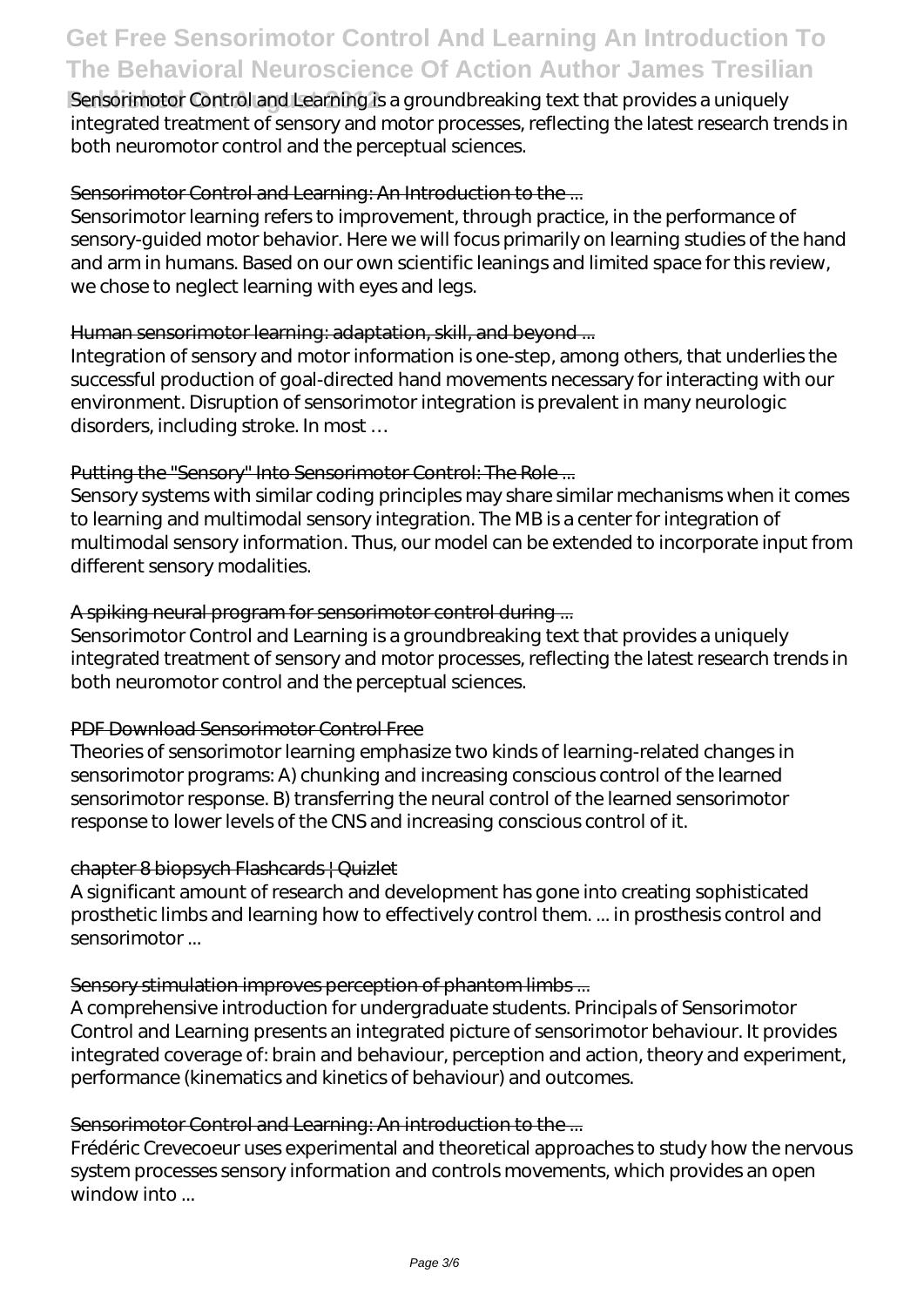**Published On August 2012** A comprehensive introduction for undergraduate students. Principals of Sensorimotor Control and Learning presents an integrated picture of sensorimotor behaviour. It provides integrated coverage of: brain and behaviour, perception and action, theory and experiment, performance (kinematics and kinetics of behaviour) and outcomes.

Despite the intensive experimental and theoretical studies for over a century, the general processes involved in neural control of pasture and movement, in learning of motor behaviour in healthy subjects and in adaptation in pathology were and remain a challenging problems for the scientists in the field of sensorimotor control. The book is the outcome of the Advanced Research Workshop Sensorimotor Control, where the focus was on the state and the perspectives of the study in the field.

Sensorimotor Control and Learning is a groundbreaking text that provides a uniquely integrated treatment of sensory and motor processes, reflecting the latest research trends in both neuromotor control and the perceptual sciences. Richly illustrated and written in a clear and concise manner, the book emphasizes the intimate links between sensory and motor processes, providing an integrated view of perception and action. Features of the book: Emphasis on the multidisciplinary nature of the subject, which makes the text useful for a wide variety of readers A rigorous and thorough account of how motor behaviors are controlled, coordinated, and changed Numerous real-world examples relating to everyday experience The latest research in the field, including a unique introductory treatment of control theory Boxes highlighting and explaining more than 100 key terms, definitions and concepts throughout the text Essential background material on neuroscience, biomechanics and engineering, making it a self-contained book for students Over 600 high-quality illustrations by the author Sensorimotor Control and Learning is an indispensable resource for students of kinesiology and psychology, as well as students of other disciplines such as human factors, biomedical engineering, physiotherapy, and the neurosciences."

This book is the first to view the effects of development, aging, and practice on the control of human voluntary movement from a contemporary context. Emphasis is on the links between progress in basic motor control research and applied areas such as motor disorders and motor rehabilitation. Relevant to both professionals in the areas of motor control, movement disorders, and motor rehabilitation, and to students starting their careers in one of these actively developed areas.

This volume evolved from a workshop which addressed the general area of motor control, and the broader problems of serial organisation and sensory-motor integration of human skills. A number of specific issues are highlighted, including the neural mechanisms and disabilities of sensory-motor integration, planning and programming of action, the dynamics of interlimb coordination, amendment and updating mechanisms, and in particular, perception-action coupling and the representation of action. Underlying much of the volume are the major theoretical issues which include the debate between computational and prescriptive approaches versus the emergent properties and system dynamics approaches. The book represents a diverse approach from such disciplines as psychology,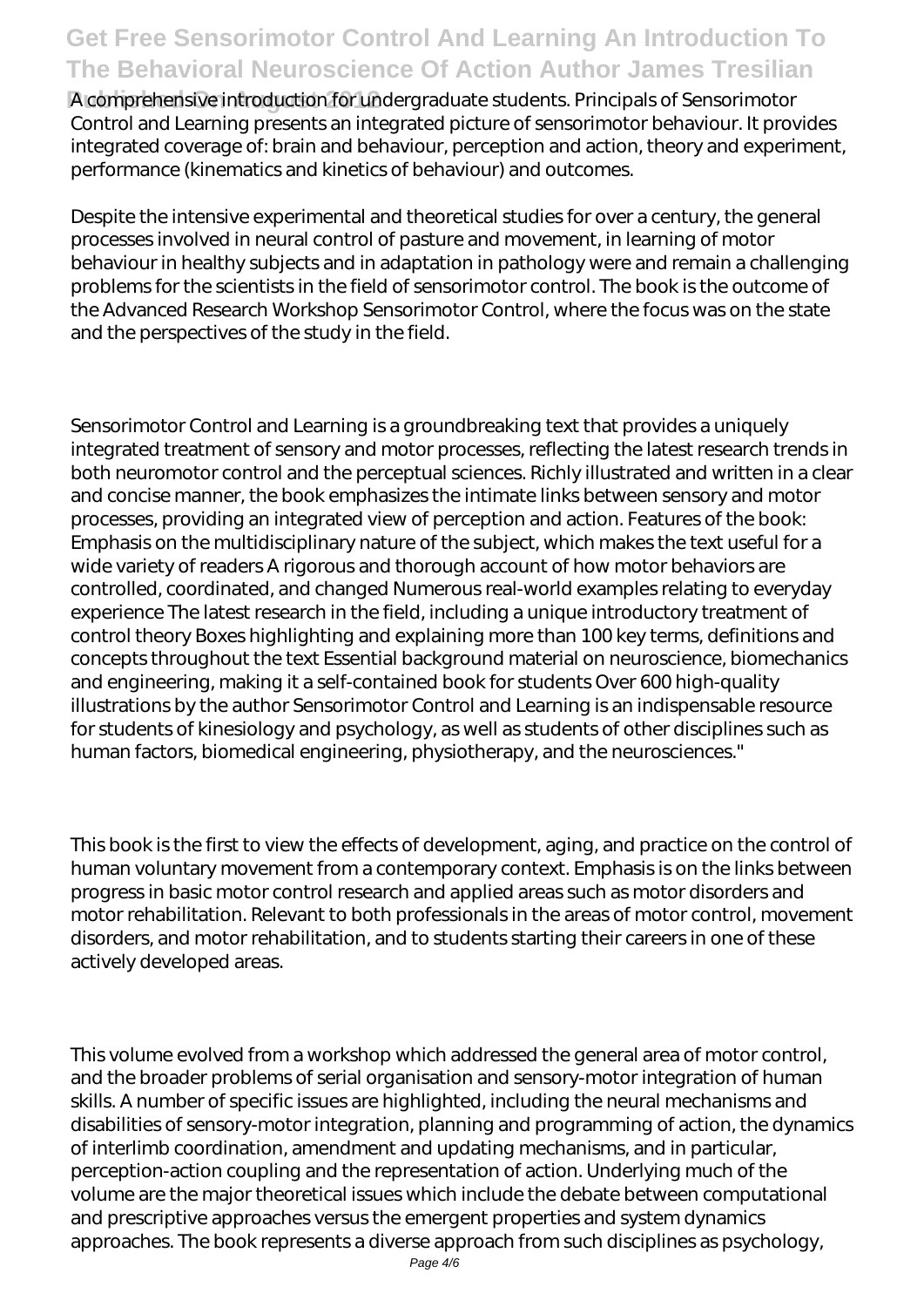**Published On August 2012** electrical and mechanical engineering, human movement studies, physiotherapy, neurology, and kinesiology.

"In the present work, we seek to build on previous studies of speech motor control and learning responses to perturbed auditory feedback by demonstrating associations between sensorimotor speech processes and patterns of brain activity. In particular, we wish to draw attention to speech motor learning in comparison to speech motor control. Contemporary models of speech motor control have been constructed on the basis of feedback perturbation studies, but generally do not include mechanisms for motor learning or the associated neural substrates. In a series of three studies, we investigated the modulation of cortical beta oscillations during unperturbed speech planning and production; in response to perturbed auditory feedback; and as a measure to compare resting brain connectivity before and after a speech motor learning and speech motor control task. The first study revealed a broad role for beta desychronization during speech planning, beginning in different regions of the left and right hemisphere and then spreading across much of the left hemisphere and a more restricted area of the right. During overt speech production, beta desynchronization was focused around pericentral regions, with additional modulations in auditory and inferior frontal regions at certain points during the utterance, corresponding in time to sensorimotor feedback processing. The patterns of beta oscillations throughout both phases partly corresponded with pathways proposed by a "dual-stream" model of auditory processing. The second study found significant associations between cortical beta power and behavioural compensation to perturbed auditory feedback. The particular regions depended on the learning phase (early/late) and also the utterance phase (planning/production). A number of brain regions outside of those proposed in speech motor control models showed this relationship with behavioural compensation, particularly in prefrontal and inferior parietal regions, including bilateral supramarginal gyrus, a region proposed to play a variety of different sensorimotor functions during speech. The final study found a broad network of brain regions with significant increases in beta band connectivity after a speech motor learning task, particularly including anterior prefrontal and right temporal regions. In comparison, a speech motor control task evoked only two significant increases in connectivity. Connectivity changes across the two tasks showed some potential functional overlap, but also point to a network for feedback processing outside of core speech motor control regions. This network would include a module for phonological working memory, as well as a link between speech motor learning and lexical-semantic processes. Our results suggest the need for expanded models of speech production. These expanded models could then serve as a basis for examining the interactions between lowerlevel sensorimotor control and learning processes and behavioural processes such as secondlanguage learning and recovery of speech capacities after injury." --

A synthesis of biomechanics and neural control that draws on recent advances in robotics to address control problems solved by the human sensorimotor system. This book proposes a transdisciplinary approach to investigating human motor control that synthesizes musculoskeletal biomechanics and neural control. The authors argue that this integrated approach—which uses the framework of robotics to understand sensorimotor control problems—offers a more complete and accurate description than either a purely neural computational approach or a purely biomechanical one. The authors offer an account of motor control in which explanatory models are based on experimental evidence using mathematical approaches reminiscent of physics. These computational models yield algorithms for motor control that may be used as tools to investigate or treat diseases of the sensorimotor system and to guide the development of algorithms and hardware that can be